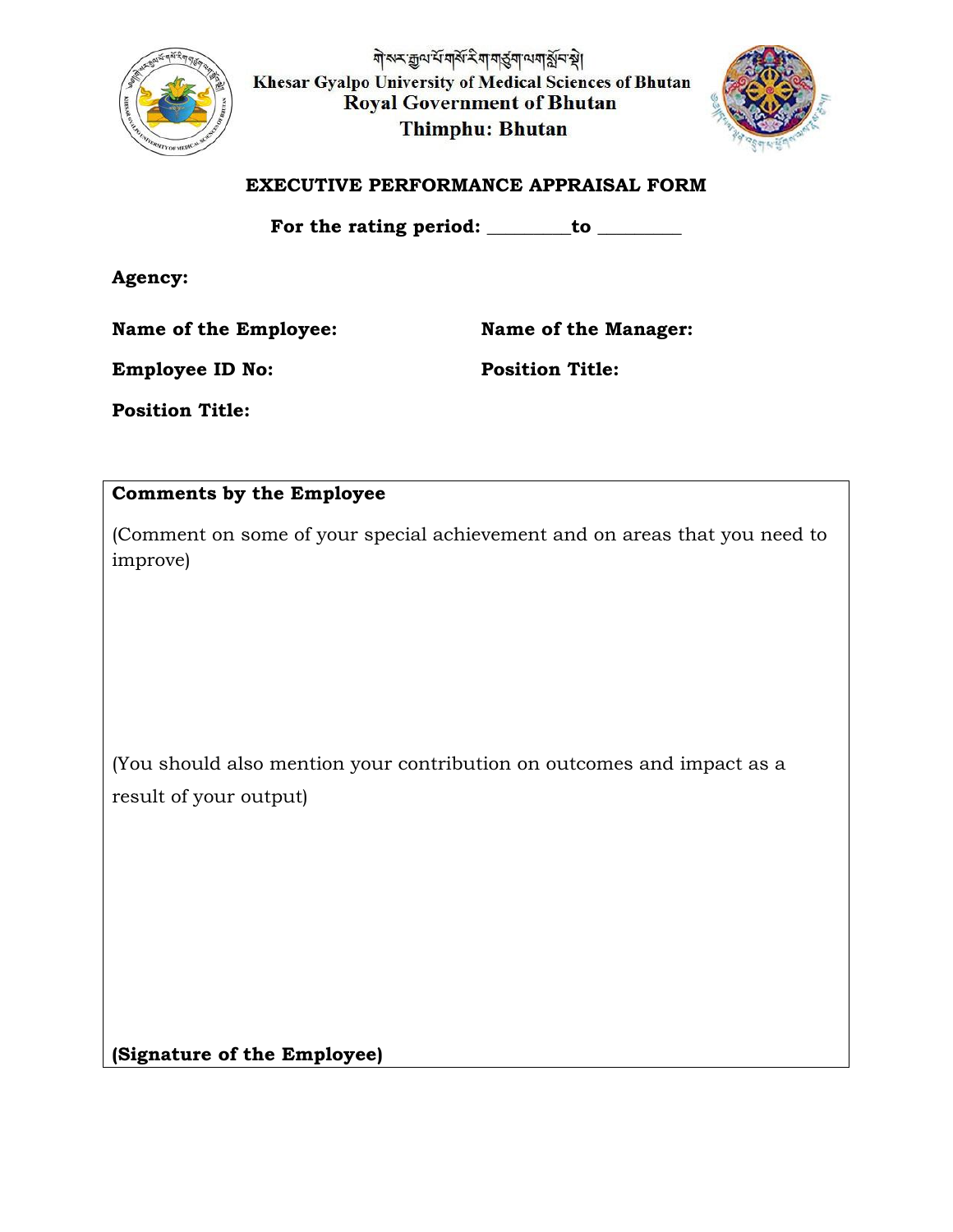

নীসমক্লুঅৰ্থসামৰ্থিমা নাৰ্ত্ত্বনা অবাৰ্ম্নন স্থা **Khesar Gyalpo University of Medical Sciences of Bhutan Royal Government of Bhutan Thimphu: Bhutan** 



This section will be submitted by the HRO to the respective supervisor/manager for rating

### **1. EVALUATION OF PERFORMANCE OUTPUT**

A) How would you rate the extent of his/her performance accomplishment in terms of the programmes, projects and their targets for the last one year

\_\_\_\_\_\_\_\_\_\_\_\_\_\_\_\_\_\_\_\_\_\_\_\_\_\_\_\_\_\_\_\_\_\_\_\_\_\_\_\_\_\_\_\_\_\_\_\_\_\_\_\_\_\_\_\_\_\_\_\_\_\_\_\_\_\_\_\_\_\_\_\_\_\_\_

| 1. Outstanding | $: 3.5 - 4.00$ points |
|----------------|-----------------------|
|                |                       |

2. Very Good :  $2.5 - 3.49$  points

- 3. Good :  $1.5 2.49$  points
- 4. Improvement Needed : 0 1.49 points

Substantiate rating with at least one example:

B) How would you rate the quality of his/her work output in the last one year

\_\_\_\_\_\_\_\_\_\_\_\_\_\_\_\_\_\_\_\_\_\_\_\_\_\_\_\_\_\_\_\_\_\_\_\_\_\_\_\_\_\_\_\_\_\_\_\_\_\_\_\_\_\_\_\_\_\_\_\_\_\_\_\_\_\_\_\_\_\_\_\_\_\_\_\_

| 1. Outstanding        | $: 3.5 - 4.00$ points |  |
|-----------------------|-----------------------|--|
| 2. Very Good          | $: 2.5 - 3.49$ points |  |
| 3. Good               | $: 1.5 - 2.49$ points |  |
| 4. Improvement Needed | $: 0 - 1.49$ points   |  |

Substantiate rating with at least one example:

C) How would you rate the timeliness of his/her work output in the last twelve months?

 $\_$  , and the set of the set of the set of the set of the set of the set of the set of the set of the set of the set of the set of the set of the set of the set of the set of the set of the set of the set of the set of th

| 1. Outstanding                            | $: 3.5 - 4.00$ points |
|-------------------------------------------|-----------------------|
| 2. Very Good                              | $: 2.5 - 3.49$ points |
| 3. Good                                   | $: 1.5 - 2.49$ points |
| 4. Improvement Needed : $0 - 1.49$ points |                       |

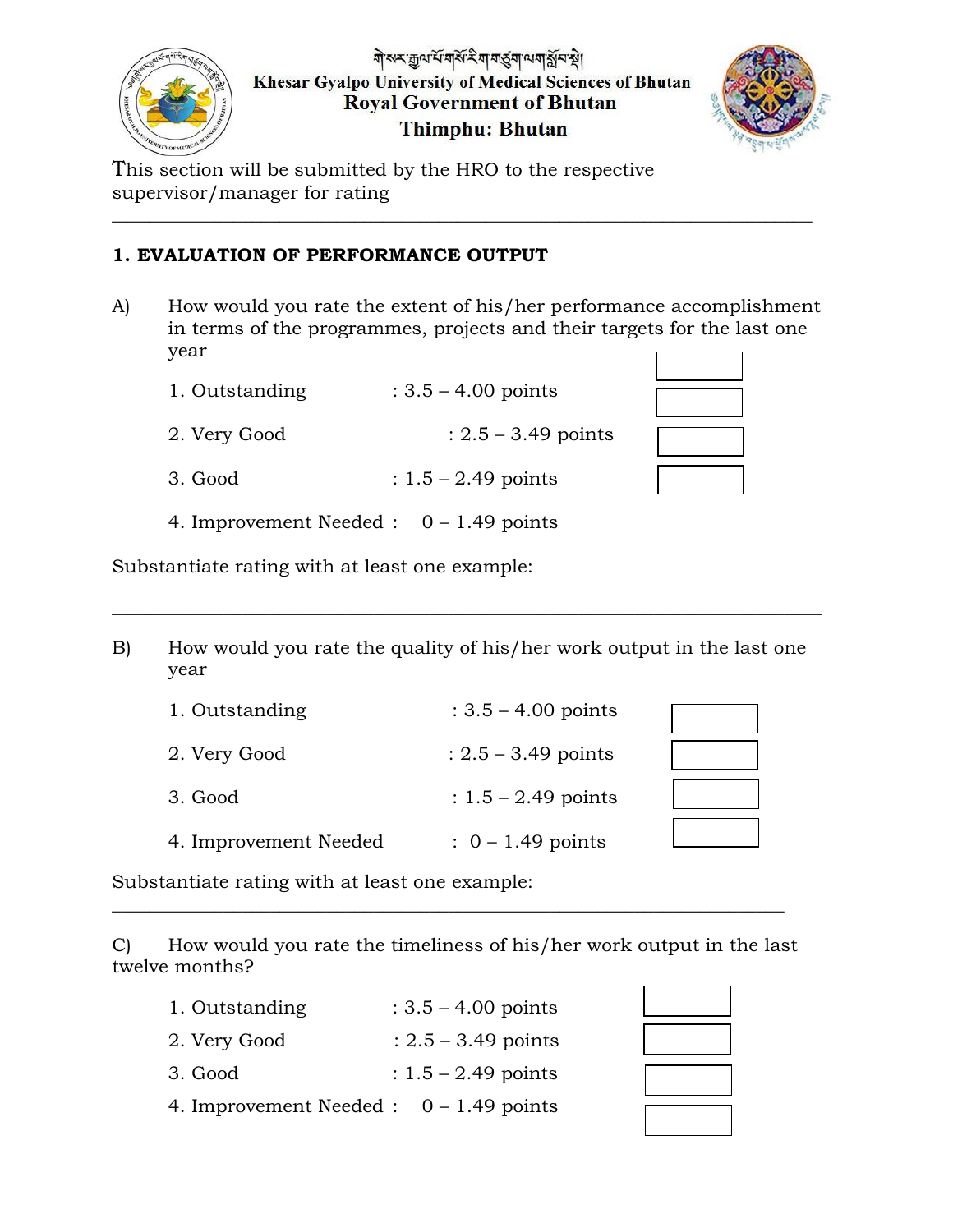



Substantiate rating with at least one example:

# **TOTAL RATING:** \_\_\_\_\_\_\_\_\_\_\_\_\_\_\_\_\_

## DIVIDE 'TOTAL RATING' BY 3 = AVERAGE RATING (A):

#### **2. EVALUATION OF COMPETENCIES**

D) Management of Work (it includes among others the ability to plan, prioritize, delegate, monitor, evaluate and decision making skills)

| 1. Outstanding                                 | $: 3.5 - 4.00 \text{ points}$ |  |
|------------------------------------------------|-------------------------------|--|
| 2. Very Good                                   | $: 2.5 - 3.49$ points         |  |
| 3. Good                                        | $: 1.5 - 2.49$ points         |  |
| 4. Improvement Needed : $0 - 1.49$ points      |                               |  |
| Substantiate rating with at least one example: |                               |  |

E) Management of People (it includes among others the ability to establish clear vision/direction, promote professionalism, advance career growth of subordinates, motivation of subordinates and effective communications skills)

 $\_$  , and the set of the set of the set of the set of the set of the set of the set of the set of the set of the set of the set of the set of the set of the set of the set of the set of the set of the set of the set of th

 $\_$  , and the set of the set of the set of the set of the set of the set of the set of the set of the set of the set of the set of the set of the set of the set of the set of the set of the set of the set of the set of th

| 1. Outstanding | $: 3.5 - 4.00 \text{ points}$ |
|----------------|-------------------------------|
|----------------|-------------------------------|

- 2. Very Good :  $2.5 3.49$  points
- 3. Good :  $1.5 2.49$  points
- 4. Improvement Needed : 0 1.49 points

Substantiate rating with at least one example: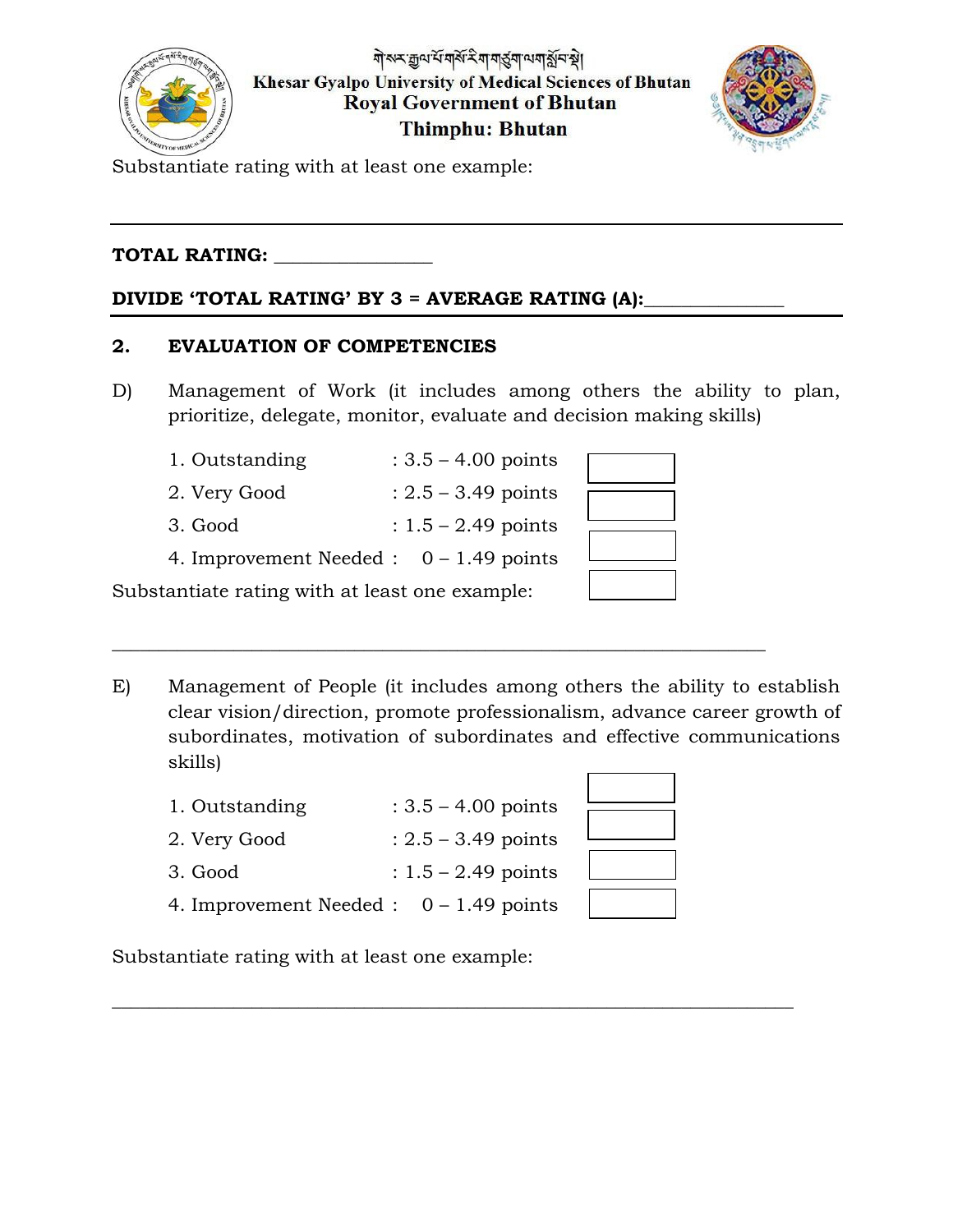|    | FRSITY OF MEDICAL                              | बोरूर कुल से बार्रे रे बा बार्डुबा लग श्लेन है।<br>Khesar Gyalpo University of Medical Sciences of Bhutan<br><b>Royal Government of Bhutan</b><br>Thimphu: Bhutan |               |
|----|------------------------------------------------|-------------------------------------------------------------------------------------------------------------------------------------------------------------------|---------------|
| F) |                                                | Management of Resources (it includes among others the ability to                                                                                                  |               |
|    |                                                | mobilize resources, effective utilization, proper main                                                                                                            | of facilities |
|    | and equipments)                                |                                                                                                                                                                   |               |
|    | 1. Outstanding                                 | $: 3.5 - 4.00$ points                                                                                                                                             |               |
|    | 2. Very Good                                   | $: 2.5 - 3.49$ points                                                                                                                                             |               |
|    | 3. Good                                        | $: 1.5 - 2.49$ points                                                                                                                                             |               |
|    | 4. Improvement Needed : $0 - 1.49$ points      |                                                                                                                                                                   |               |
|    | Substantiate rating with at least one example: |                                                                                                                                                                   |               |

G) Management of Linkages (it includes among others the ability to work effectively with other peers of other Agencies/Departments, stakeholders, superiors and clients)

\_\_\_\_\_\_\_\_\_\_\_\_\_\_\_\_\_\_\_\_\_\_\_\_\_\_\_\_\_\_\_\_\_\_\_\_\_\_\_\_\_\_\_\_\_\_\_\_\_\_\_\_\_\_\_\_\_\_\_\_\_\_\_\_\_\_\_\_\_\_\_\_\_\_\_\_

- 1. Outstanding  $: 3.5 4.00$  points
- 2. Very Good : 2.5 3.49 points
- 3. Good : 1.5 2.49 points
- 4. Improvement Needed : 0 1.49 points

Substantiate rating with at least one example:

**TOTAL RATING:** \_\_\_\_\_\_\_\_\_\_\_\_\_\_\_\_

**DIVIDE 'TOTAL RATING' BY 3 = AVERAGE RATING (A):\_\_\_\_\_\_\_\_\_\_\_\_\_\_\_**

**Comments by the Manager**